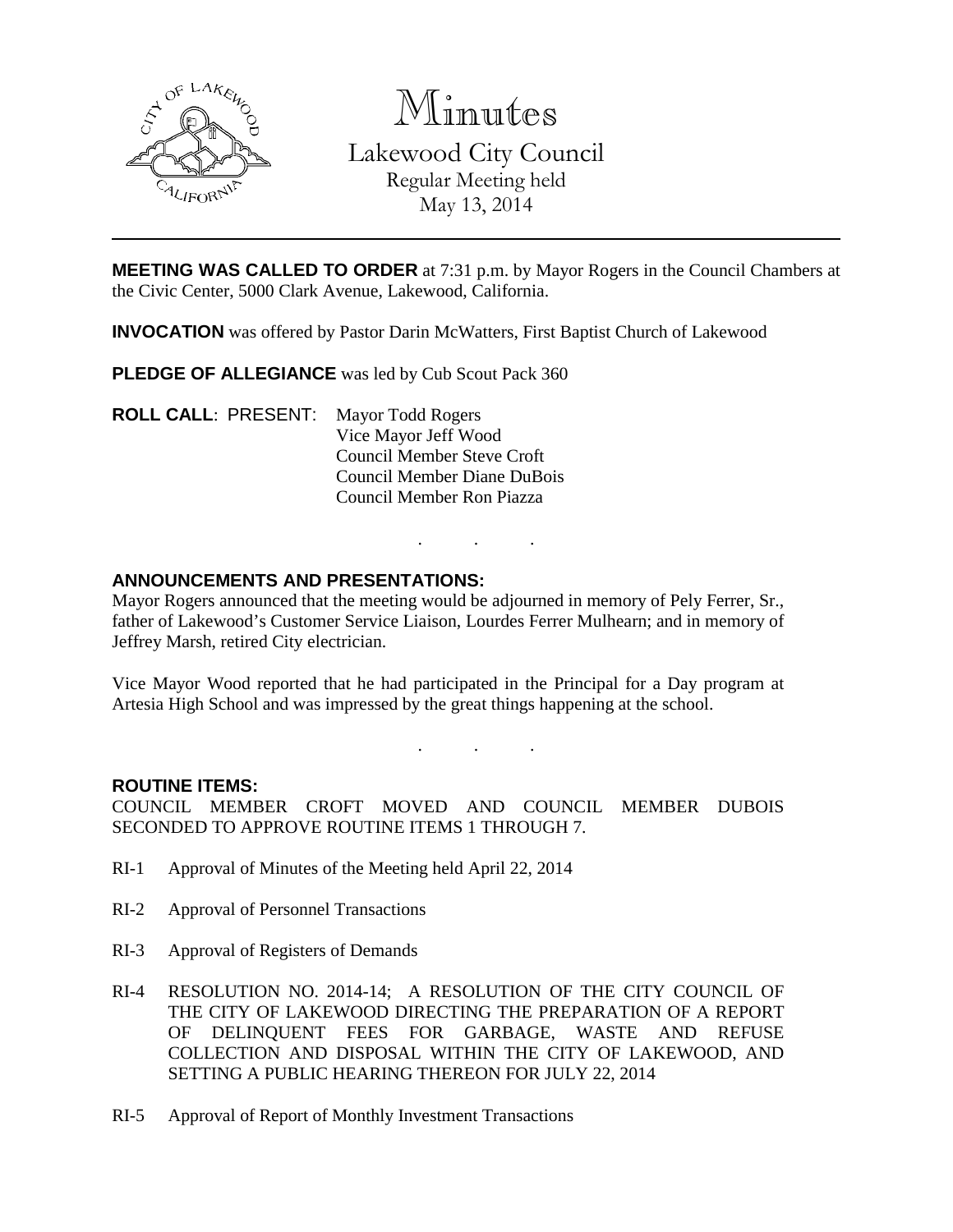City Council Minutes May 13, 2014 Page 2

#### **ROUTINE ITEMS:** Continued

- RI-6 RESOLUTION NO. 2014-15; A RESOLUTION OF THE CITY COUNCIL OF THE CITY OF LAKEWOOD AMENDING RESOLUTION NO. 92-36 PERTAINING TO THE LOW-INCOME EXEMPTION OF THE UTILITY USERS TAX
- RI-7 RESOLUTION NO. 2014-16; A RESOLUTION OF THE CITY COUNCIL OF THE CITY OF LAKEWOOD ESTABLISHING A HARDSHIP WAIVER FROM ONE OF THE REQUIREMENTS FOR AN ADMINISTRATIVE HEARING REGARDING AN ADMINISTRATIVE OR PARKING CITATION

UPON ROLL CALL VOTE, THE MOTION WAS APPROVED:

AYES: COUNCIL MEMBERS: Croft, DuBois, Wood, Piazza and Rogers NAYS: COUNCIL MEMBERS: None

# **1.1 • PERMIT APPLICATIONS FOR THE SALE OF FIREWORKS**

Administrative Services Director Diane Perkin made a presentation based on the memo in the agenda and stated that 26 organizations had submitted an application for a permit to operate a fireworks stand. She reported that all of the organizations had submitted the proper documentation and the applications had been reviewed by the License and Permit Hearing Board. It was the recommendation of staff that the City Council approve the applications for temporary fireworks stand permits and authorize staff to issue the permits.

. . .

Mayor Rogers opened the public hearing at 7:40 p.m. and called for anyone in the audience wishing to address the City Council on this matter. There was no response.

VICE MAYOR WOOD MOVED AND COUNCIL MEMBER PIAZZA SECONDED TO CLOSE THE PUBLIC HEARING AND APPROVE THE 26 APPLICATIONS FOR FIREWORKS STAND PERMITS. UPON ROLL CALL VOTE, THE MOTION WAS APPROVED:

AYES: COUNCIL MEMBERS: Croft, DuBois, Wood, Piazza and Rogers NAYS: COUNCIL MEMBERS: None

#### **1.2 • SUBMITTAL OF JUSTICE ASSISTANCE GRANT (JAG) PROGRAM FUNDING**

. . .

Deputy City Manager Carol Jacoby gave a presentation based on her memo in the agenda and reported that the City was able to apply for an entitlement grant of \$20,137 through the Justice Assistance Grant (JAG) program. She noted that the amount of available grant funding had been decreasing each year and that the current amount available was about \$2,000 less than the previous year. She stated that the grant was proposed for use funding the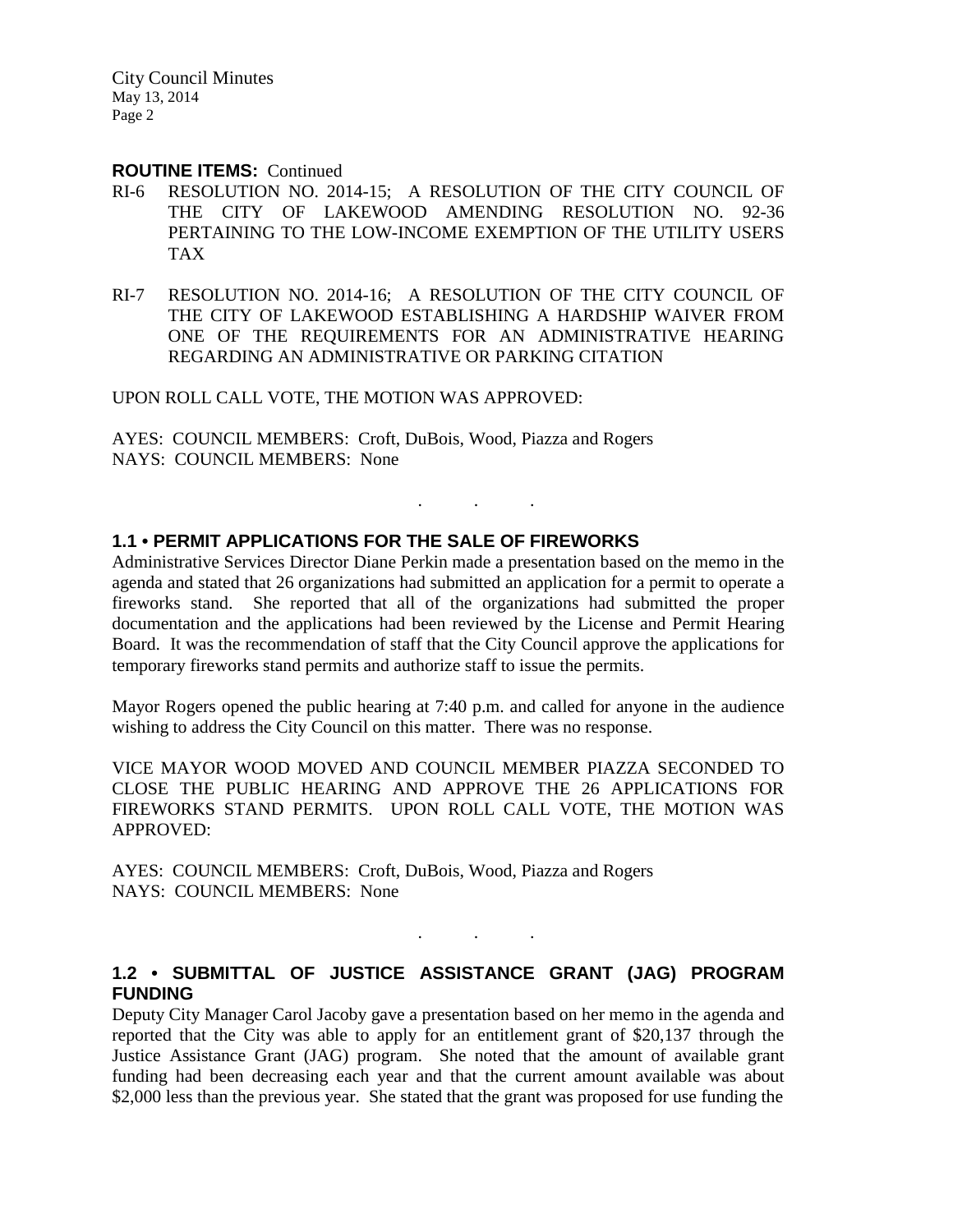## **1.2 • SUBMITTAL OF JUSTICE ASSISTANCE GRANT (JAG) PROGRAM FUNDING** - Continued

Deputy assigned to the City's Abatement Team. She advised that a 30-day comment period was a required part of the process. It was the recommendation of staff that the City Council approve the submittal of the JAG Program funding for the Abatement Team deputy; receive public comment until June 12, 2014; authorize the City Manager to apply for the grant; and direct the Administrative Services Director to appropriate \$20,137 to the 2014 JAG account when the grant was awarded.

Mayor Rogers opened the public hearing at 7:43 p.m. and called for anyone in the audience wishing to address the City Council on this matter. There was no response.

COUNCIL MEMBER DUBOIS MOVED AND COUNCIL MEMBER CROFT SECONDED TO APPROVE STAFF'S RECOMMENDATION. UPON ROLL CALL VOTE, THE MOTION WAS APPROVED:

AYES: COUNCIL MEMBERS: Croft, DuBois, Wood, Piazza and Rogers NAYS: COUNCIL MEMBERS: None

**2.1 • SALE OF ALCOHOLIC BEVERAGES FOR OFF-SALE CONSUMPTION, ON-SITE CONSUMPTION IN CONJUNCTION WITH ALCOHOLIC BEVERAGES MANUFACTURING, AND ON-SALE LICENSE IN C-1 AND C-3 ZONES**

. . .

City Attorney Steve Skolnik advised that the proposed ordinance had been introduced at the last City Council meeting, following a public hearing. And, that the ordinance was presented for second reading and adoption at this time.

ORDINANCE NO. 2014-3; AN ORDINANCE OF THE CITY COUNCIL OF THE CITY OF LAKEWOOD AMENDING THE LAKEWOOD MUNICIPAL CODE PERTAINING TO THE SALE OF ALCOHOLIC BEVERAGES FOR OFF-SALE CONSUMPTION FROM LOCATIONS LESS THAN 6,500 SQUARE FEET IN AREA, FOR ON-SITE CONSUMPTION IN CONJUNCTION WITH ALCOHOLIC BEVERAGE MANUFACTURING IN THE M-1 (LIGHT MANUFACTURING) ZONE, AND FOR ON-SALE LICENSES IN THE C-1 AND C-3 ZONES was read by title by the City Clerk.

COUNCIL MEMBER CROFT MOVED AND VICE MAYOR WOOD SECONDED TO WAIVE FURTHER READING AND ADOPT ORDINANCE NO. 2014-3. UPON ROLL CALL VOTE, THE MOTION WAS APPROVED:

. . .

AYES: COUNCIL MEMBERS: Croft, DuBois, Wood, Piazza and Rogers NAYS: COUNCIL MEMBERS: None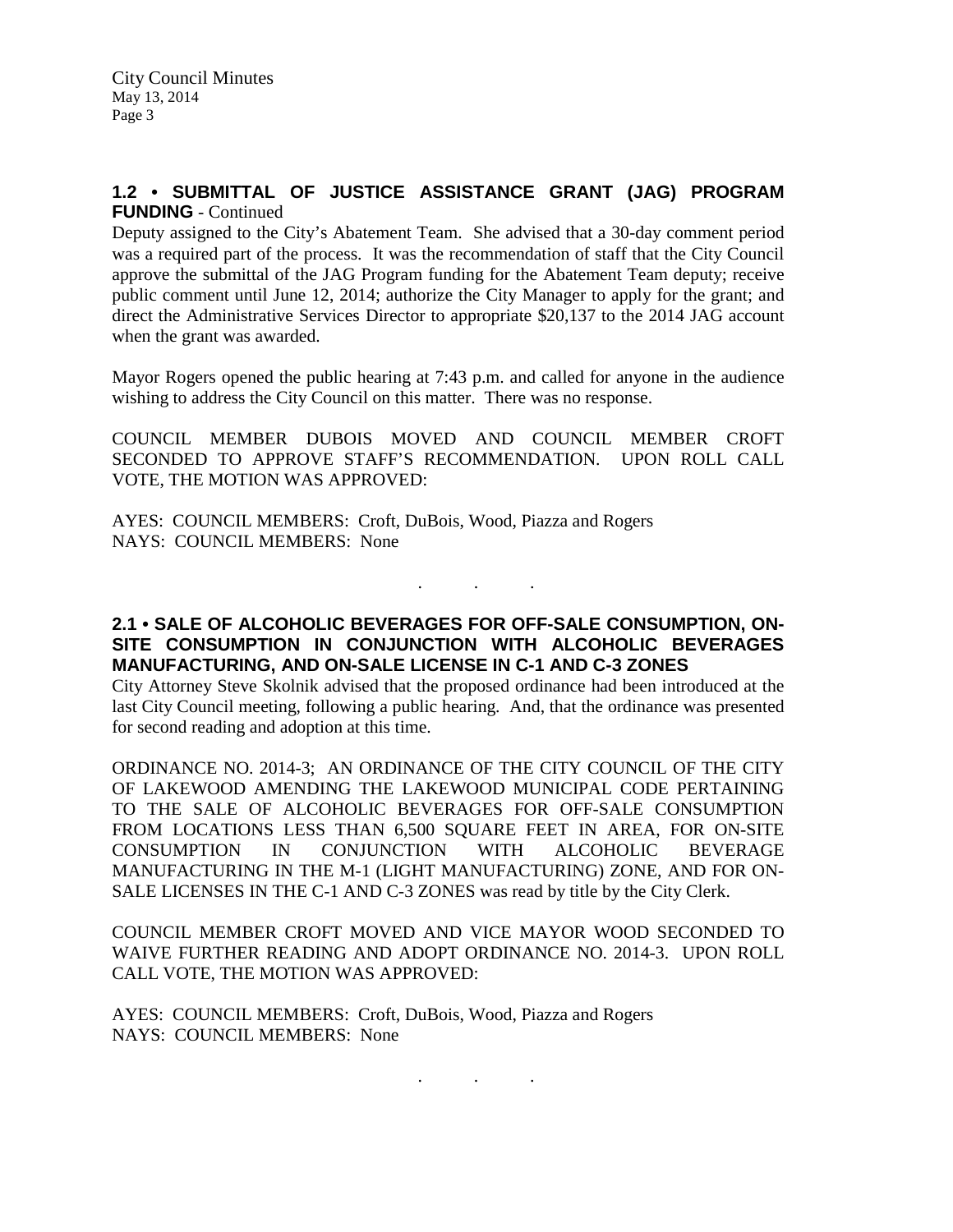## **2.2 • AMENDING THE LAKEWOOD MUNICIPAL CODE PERTAINING TO ADMINISTRATIVE CITATION PROCEDURES**

The City Attorney advised that at the last City Council meeting, a public hearing had been held and the proposed ordinance had been introduced. The ordinance was presented for second reading and adoption at this time.

ORDINANCE NO. 2014-4; AN ORDINANCE OF THE CITY COUNCIL OF THE CITY OF LAKEWOOD AMENDING CHAPTER 9 OF ARTICLE IV OF THE LAKEWOOD MUNICIPAL CODE REGARDING ADMINISTRATIVE CITATIONS was read by title by the City Clerk.

VICE MAYOR WOOD MOVED AND COUNCIL MEMBER PIAZZA SECONDED TO WAIVE FURTHER READING AND ADOPT ORDINANCE NO. 2014-4. UPON ROLL CALL VOTE, THE MOTION WAS APPROVED:

AYES: COUNCIL MEMBERS: Croft, DuBois, Wood, Piazza and Rogers NAYS: COUNCIL MEMBERS: None

# **3.1 • STATUS REPORT ON AB 2189, PERTAINING TO WATER REPLENISHMENT**

. . .

Water Resources Director Jim Glancy made a presentation based on his memo in the agenda and stated that Assembly Bill 2189 addressed the complex issue of notice for charges related to extraction of groundwater and, as initially presented, was in need of significant amendment. He reported that the Gateway Council of Governments City Manager's Group had met numerous times to develop amendments to refine the proposed legislation. One of the noted problems identified was the voting methodology, which was based on a per parcel basis rather than a preferred per well basis. He stated that the author had already incorporated some of the suggested amendments, however, the most recent version in print did not contain all of the requested amendments. It was the recommendation of staff that the City Council direct staff to continue to work with Assembly Member Garcia's staff to incorporate additional amendments to AB 2189 to garner full support for the legislation.

Council Member Croft thanked Mr. Glancy for staying on top of water legislation issues to ensure that the City remains an advocate for sound and reasonable policies.

Mayor Rogers noted that water wars had been ongoing from the early days of the State and that for the benefit of both the City and the water associations that the City partners with, that it was important to remain vigilant on these issues.

MAYOR ROGERS STATED ON BEHALF OF THE CITY COUNCIL TO DIRECT STAFF TO CONTINUE TO WORK WITH THE AUTHOR OF THE LEGISLATION. THERE BEING NO OBJECTION, IT WAS SO ORDERED.

. . .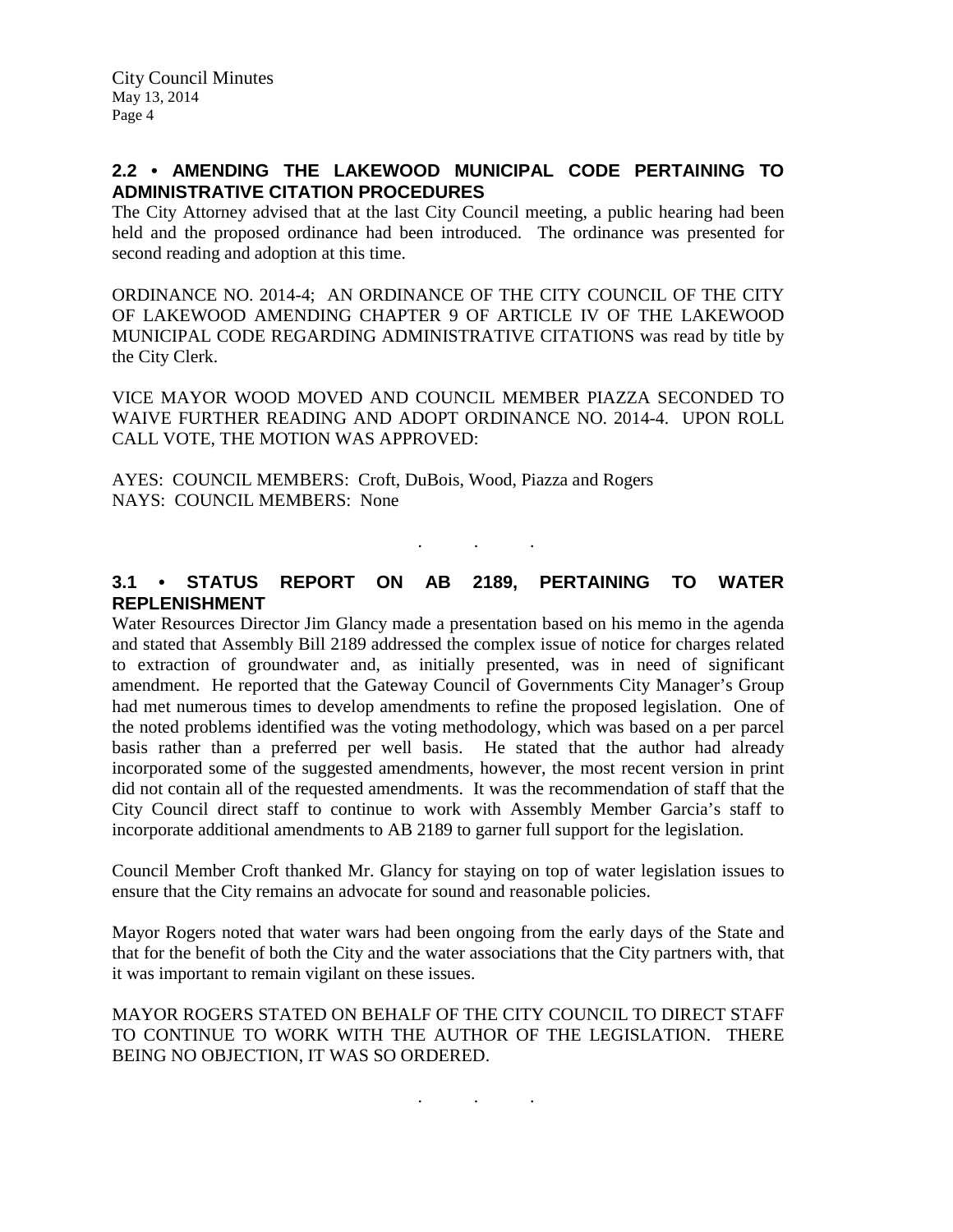City Council Minutes May 13, 2014 Page 5

#### **3.2 • MEMORIAL DAY CEREMONY PREVIEW**

Public Information Officer Bill Grady displayed slides and gave a presentation on the upcoming ceremony planned for Memorial Day. He noted that staff had worked closely with local veterans' groups in planning for the event, which would include a keynote speaker, recognition of all veterans in attendance at the event, a presentation of the colors by the Lakewood High School Junior ROTC, as well as a reading of the poem, "The Boys of Del Valle Park" written by Lakewood resident, Dennis Lander, a Vietnam veteran.

**SUCCESSOR AGENCY ACTIONS**

1. Approval of Register of Demands COUNCIL MEMBER CROFT MOVED AND COUNCIL MEMBER DUBOIS SECONDED TO APPROVE THE REGISTER OF DEMANDS. UPON ROLL CALL VOTE, THE MOTION WAS APPROVED:

. . .

AYES: COUNCIL MEMBERS: Croft, DuBois, Wood, Piazza and Rogers NAYS: COUNCIL MEMBERS: None

**SUCCESSOR HOUSING ACTIONS**

1. Approval of Register of Demands COUNCIL MEMBER DUBOIS MOVED AND VICE MAYOR WOOD SECONDED TO APPROVE THE REGISTER OF DEMANDS. UPON ROLL CALL VOTE, THE MOTION WAS APPROVED:

. As we have the set of the  $\mathcal{O}_\mathcal{A}$ 

AYES: COUNCIL MEMBERS: Croft, DuBois, Wood, Piazza and Rogers NAYS: COUNCIL MEMBERS: None

**ORAL COMMUNICATIONS:**

Alan Gafford, Lakewood, thanked the City Council for their representation of Lakewood residents during the ABC Unified School District hearings on trustee area maps.

 $\mathbf{r}$  . The set of the set of the  $\mathbf{r}$ 

. . .

. . .

At 7:59 p.m., Mayor Rogers announced that the City Council would recess to a Closed Session.

**CLOSED SESSION**

CONFERENCE WITH LABOR NEGOTIATORS – Pursuant to Govt. Code §54957.6 Designated Representative: City Manager Howard Chambers Employee Organization: Lakewood City Employees' Association

Instructions were given to the City Manager.